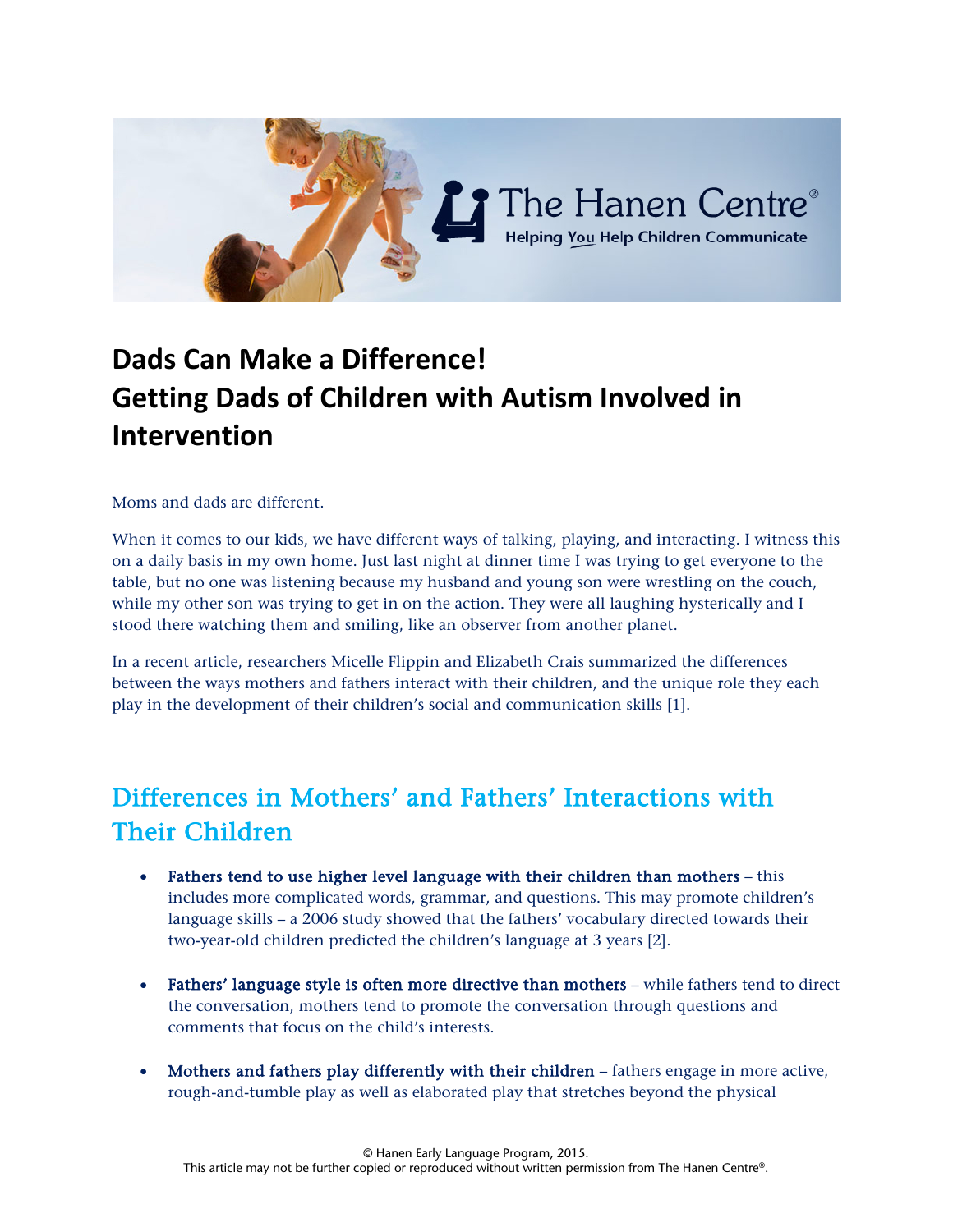properties of the toys. In North America, the "playing role" in the family is more frequently associated with fathers than mothers.

These differences influence the way children interact with their parents:

- Children tend to use higher level language with their fathers including longer, more complicated sentences and stories.
- Children have more "communication breakdowns" with their fathers this may be due to the higher level language used in their interactions. However, these breakdowns may help children learn how to clarify misunderstood messages.

We know that mothers and fathers have different strengths and skills and that they both provide an important contribution to their child's development. When it comes to children with autism, it seems only logical that we should help both mothers and fathers promote their child's language at home.

So why is it then, that so much of early intervention in autism is focused on supporting mothers?

Flippin & Crais study children with autism, and they explain that

"mothers continue to be the primary and often exclusive participants in both autism research and early intervention…" [1, p. 25]

But they explain that there are several reasons why we should be including fathers more effectively in intervention with children with autism.

### Why Include Fathers?

- Fathers are more involved with their children nowadays while mothers have traditionally had a greater caregiving role in the family, recent statistics show that among fathers with a wife in the workforce, 32% are the primary caregiver for their children [3]
- Responsive fathering results in better developmental outcomes for children this includes better development of thinking skills, language, and behaviour [4,5]
- Mothers of children with autism may experience greater levels of stress than fathers [1] – this could be because mothers have traditionally had a greater caregiving role in the family. But it could also be due to mothers' greater involvement in their child's intervention – this places unintended stress on mothers, as they add the role of therapist to their caregiving role.
- Parents' stress has a negative effect on children's outcomes  $-$  but Flippin & Crais feel that involving fathers in intervention will "help fathers feel more effective in their interactions with their child with ASD" [1, p. 45] and this will have positive effects on the whole family, including less stress for mothers and a stronger family bond.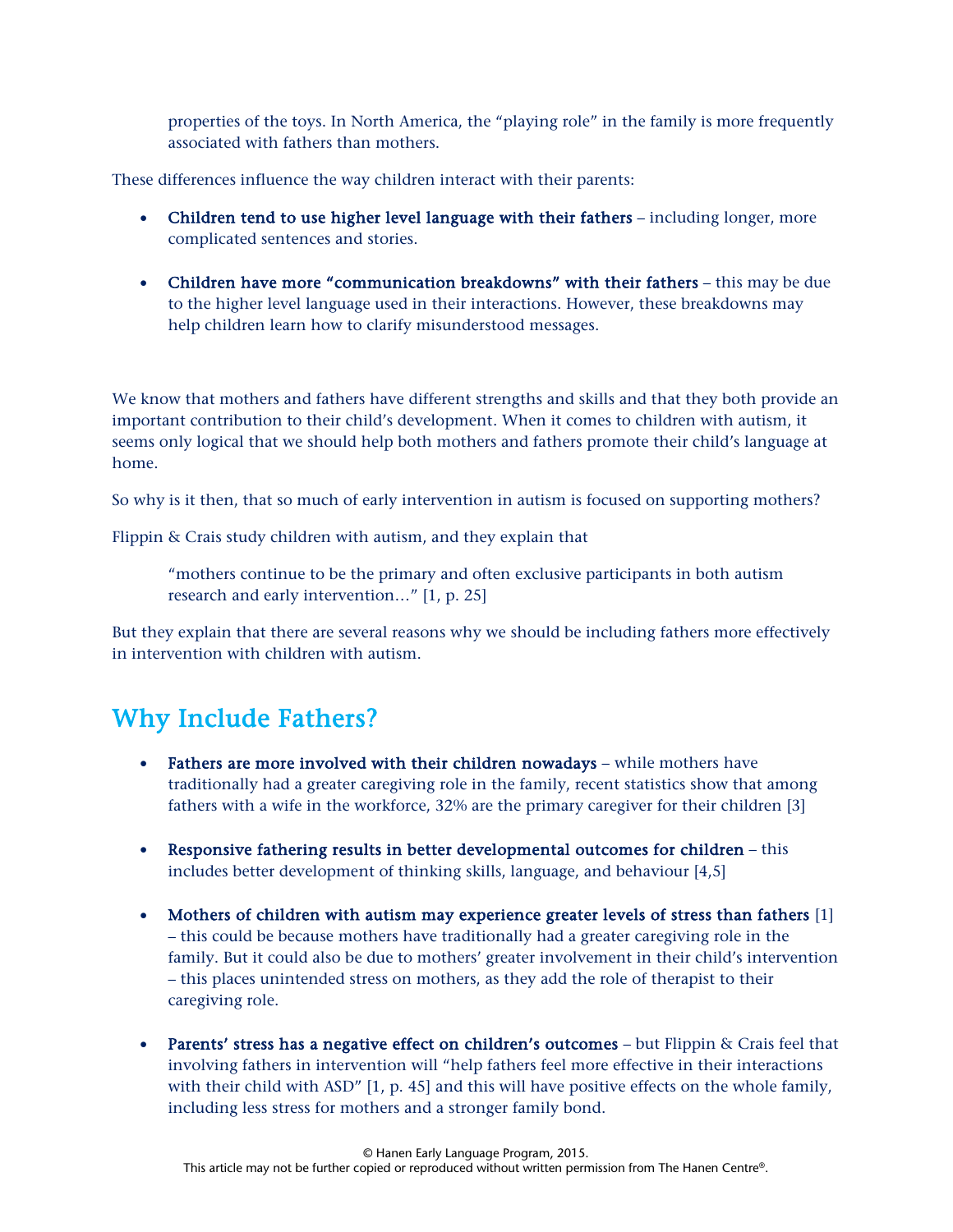• Fathers are "uniquely suited to support the play development of their children with ASD" [1, p. 33] – fathers have special ways of playing with their children, such as physical and rough-and-tumble play. This type of play can be very helpful and motivating for children with autism.

#### Intervention which Includes Mothers AND Fathers

We know that a child's parents make all the difference in intervention because

- parents know their child best
- children have the best chance of reaching their potential within a supportive family [6]
- parents can provide intervention as effectively, if not more effectively, as a clinician [7](Read more about that [here\)](http://www.hanen.org/Helpful-Info/Articles/Parents-as--Speech-Therapists--What-a-New-Study-S.aspx)

But by involving only mothers in intervention, we are missing out on fathers' unique strengths. Flippin & Crais make a strong case for including fathers in Autism intervention and explain that:

"if professionals are not involving fathers in early ASD intervention, they may be missing important opportunities to maximize social-communicative gains for these children" [1, p. 25].

They suggest that professionals make their intervention more father-friendly by choosing activities that will appeal to fathers and the way they play with their children, such as rough-and-tumble play or physical play. These fun physical games are sometimes referred to as "People games" and they are a great way to help build children's interaction and communication skills. Children with autism tend to love People Games because they involve movement and sensations that appeal to the children's sensory needs. To learn more about using People Games with your child, read our article ["R.O.C.K.™ in People Games: Building Communication in Children with ASD or Social](http://www.hanen.org/Helpful-Info/Articles/R-O-C-K--in-People-Games--For-Children-with-ASD-or.aspx)  [Communication Difficulties"](http://www.hanen.org/Helpful-Info/Articles/R-O-C-K--in-People-Games--For-Children-with-ASD-or.aspx) [8].

Life is busy, and it's not always possible for both parents to be a part of all aspects of intervention. But by ensuring that both parents are receiving support about ways to promote their child's language at home, both parents can use their strengths to help their child reach his or her potential. If you want to find out more about the benefits of people games, take a look at the Hanen booklet, Plan for People Play.

This booklet offers examples of two dozen people games you can play with your child based on his sensory preferences (i.e. what kinds of sensations he enjoys). Detailed examples, illustrations, and